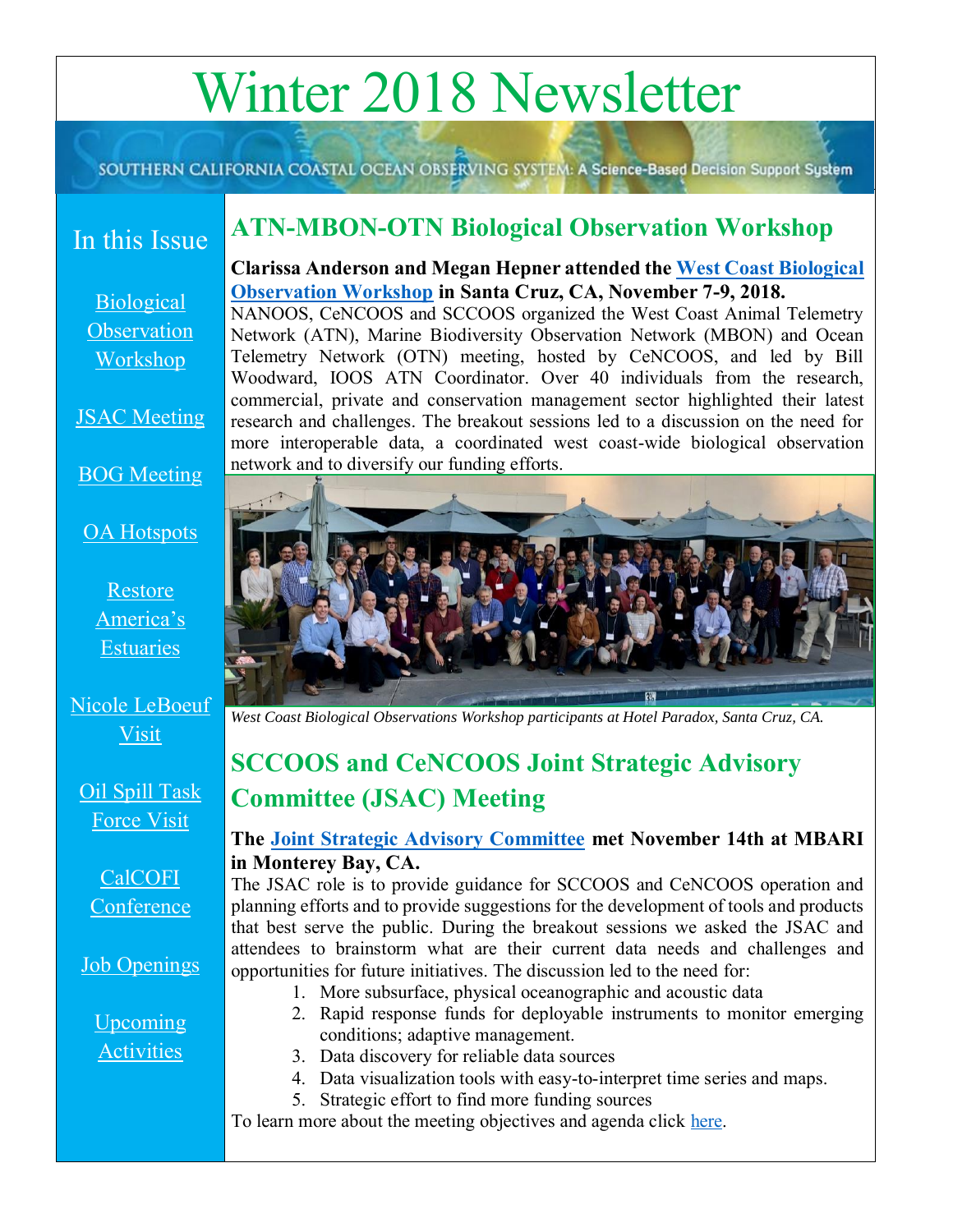#### In this Issue

**Biological Observation** [Workshop](#page-0-0)

[JSAC Meeting](#page-0-1)

[BOG Meeting](#page-1-0)

[OA Hotspots](#page-2-0)

[Restore](#page-2-1)  [America's](#page-2-1)  **[Estuaries](#page-2-1)** 

[Nicole LeBoeuf](#page-3-0)  [Visit](#page-3-0)

[Oil Spill Task](#page-3-0)  [Force Visit](#page-3-0)

CalCOFI **Conference** 

[Job Openings](#page-4-0) 

[Upcoming](#page-4-1)  **[Activities](#page-4-1)** 





*Members of SCCOOS and CeNCOOS JSAC getting a tour of the Monterey Bay Aquarium Research Institute (MBARI) and checking out the ROV Ventana aboard the R/V Rachel Carlson.* 

# <span id="page-1-0"></span>**SCCOOS Board of Governors (BOG) Meeting**

**Welcome our newest board member, Kristen Koch, Director at SWFSC.**  Big thank you to Mas Dijori for hosting the SCCOOS annual [Board of Governors](http://sccoos.org/board-of-governors/) meeting, Wednesday, November 28th at the Hyperion Water Reclamation Plant in Playa Del Rey, CA. SCCOOS Executive Director, Clarissa Anderson, kicked off the meeting by reviewing SCCOOS base and external funding and their allocations as well as extramural funding efforts, and Henry Ruhl, Executive Director of CeNCOOS, offered his vision for our SCCOOS-CeNCOOS partnership. The board then heard from our four highest funded programs, high-frequency radar, gliders, harmful algal bloom monitoring, and CalCOFI's nearshore sampling. Gabrielle Canonico highlighted U.S. IOOS program office efforts to better integrate biological observations, and Bob Miller, lead PI of the SBC-MBON, discussed on-going and future partnership with SCCOOS. In the afternoon the board had a fruitful discussion on SCCOOS role and future in biological observations, ocean acidification, and the need for ocean modeling reanalysis. Full agenda [here.](http://sccoos.org/event/sccoos-board-of-governors-meeting/)



*SCCOOS Board of Governors meeting November 2018 at Hyperion.*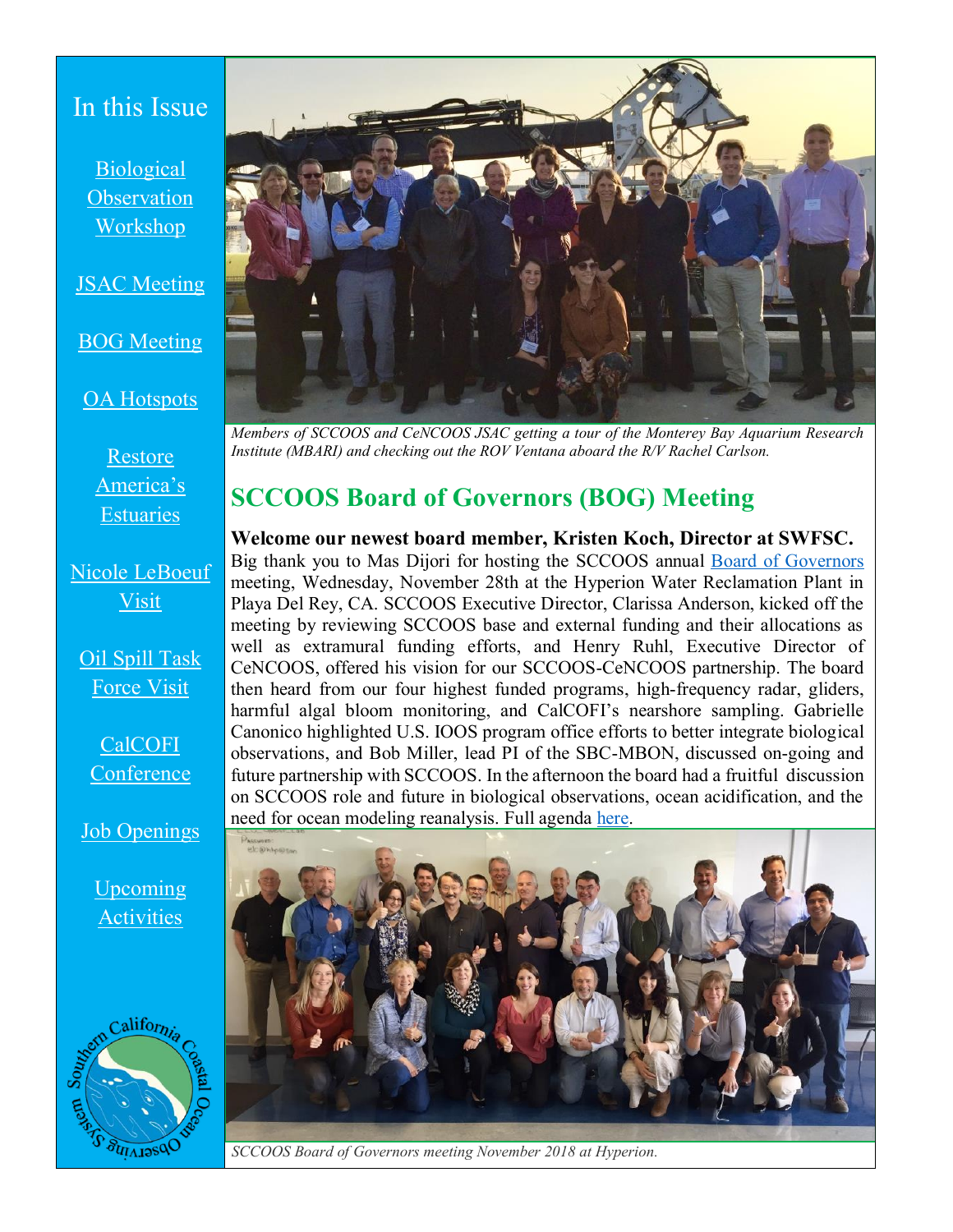# In this Issue

[Biological](#page-0-0)  **Observation** [Workshop](#page-0-0)

**JSAC** Meeting

#### [BOG Meeting](#page-1-0)

[OA Hotspots](#page-2-0)

[Restore](#page-2-1)  [America's](#page-2-1)  **[Estuaries](#page-2-1)** 

[Nicole LeBoeuf](#page-3-0)  [Visit](#page-3-0)

[Oil Spill Task](#page-3-0)  [Force Visit](#page-3-0)

CalCOFI **Conference** 

[Job Openings](#page-4-0) 

[Upcoming](#page-4-1)  **[Activities](#page-4-1)** 



# <span id="page-2-0"></span>**Ocean Acidification Hotspots and California Fisheries Workshop**

#### **Clarissa Anderson was invited to attend the Ocean Acidification Hotspots Workshop in Oakland, CA on November 29th.**

The all-women workshop covered a lot of ground thinking about fisheries needs with respect to our changing oceans, including a lively discussion of the recently released [Ocean Science Trust infographic](http://www.oceansciencetrust.org/wp-content/uploads/2019/01/OST-OA-Impacts-Infographic-Final.pdf) on OA species impacts.



#### <span id="page-2-1"></span>**Restore America's Estuaries 9th Summit**

**Clarissa Anderson and Megan Hepner showcased SCCOOS and U.S. IOOS efforts at RAE in Long Beach, CA from December 9th to 11th.**  Restore America's Estuaries and Coastal States Organization hosted the [9th National](https://www.estuaries.org/2018-summit-general-info)  [Summit on Coastal and Estuarine Restoration Management.](https://www.estuaries.org/2018-summit-general-info) The week-long summit explored cutting edge issues in coastal restoration and management, specifically sea level rise challenges and potential solutions in Southern California. Clarissa and Megan also attended the Nuclear Waste session that discussed the decommissioning of [Son Onofre Nuclear Generation Station](https://www.songscommunity.com/) and the benefits and disadvantages to nuclear energy in the United States.



*SCCOOS Director, Clarissa Anderson, and NERACOOS Director, Ru Morrison, educating the public on ocean observing efforts at Restore Americas Estuaries exhibit hall.*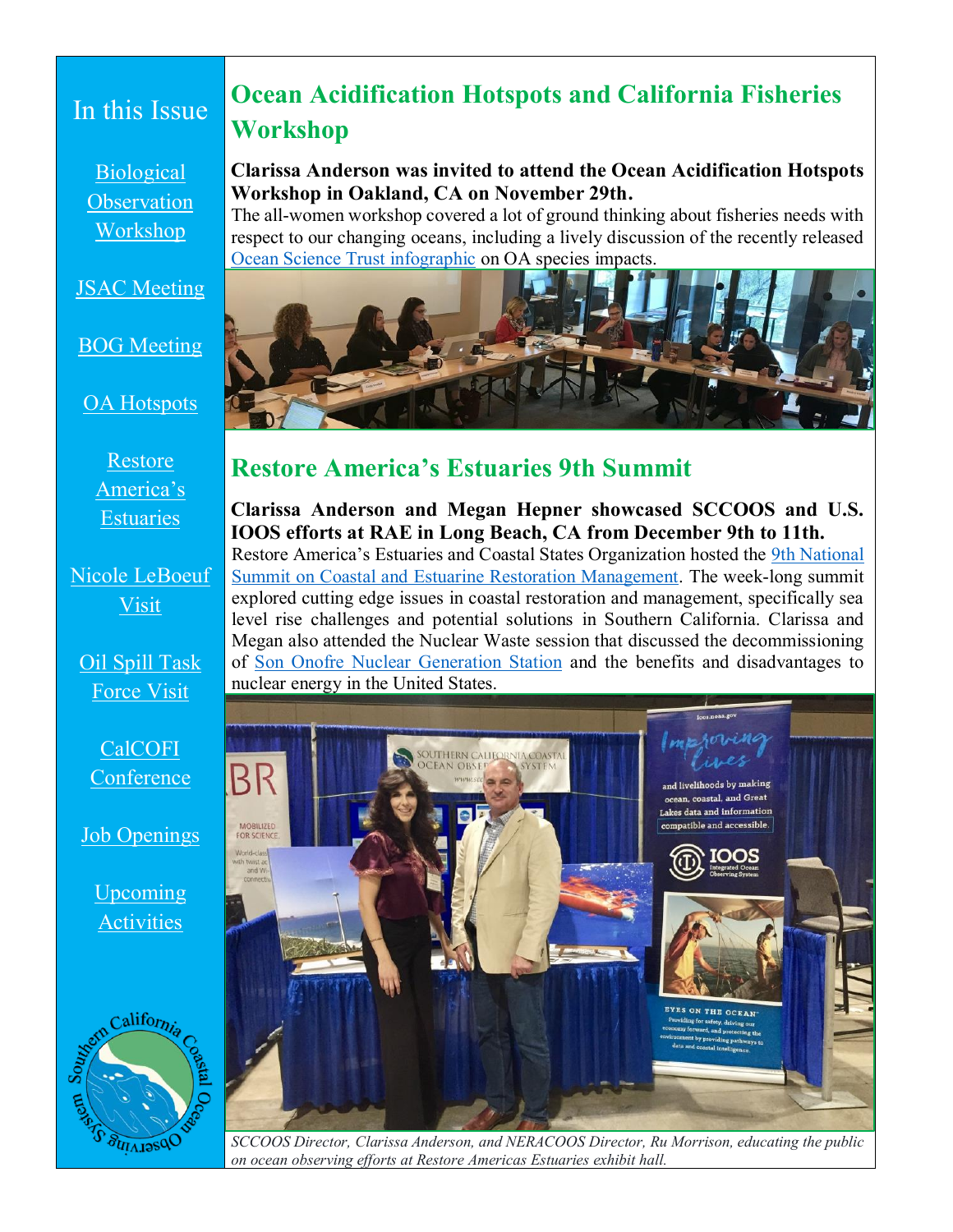### In this Issue

[Biological](#page-0-0)  **Observation** [Workshop](#page-0-0)

[JSAC Meeting](#page-0-1)

[BOG Meeting](#page-1-0)

[OA Hotspots](#page-2-0)

[Restore](#page-2-1)  [America's](#page-2-1)  **[Estuaries](#page-2-1)** 

[Nicole LeBoeuf](#page-3-0)  [Visit](#page-3-0)

[Oil Spill Task](#page-3-0)  [Force Visit](#page-3-0)

CalCOFI **Conference** 

[Job Openings](#page-4-0) 

[Upcoming](#page-4-1)  **[Activities](#page-4-1)** 

# <span id="page-3-0"></span>**Nicole LeBoeuf Visits**

#### **[Nicole LeBoeuf,](https://oceanservice.noaa.gov/about/nosaa-bio.html) Acting Assistant Administrator at NOAA, visited Scripps Institution of Oceanography on December 5th.**

Clarissa Anderson, Eric Terrill, Julie Thomas, Lisa Hazard, and Mark Merrifield met with her to discuss how SCCOOS and CCCIA can assist with NOS priorities.

# **Pacific Oil Spill Task Force Visit**

#### **The [Pacific Oil Spill Task Force](http://oilspilltaskforce.org/) visited Scripps Institution of Oceanography in La Jolla, CA on January 16th, 2019 to learn how ocean observation tools aid in oil spill response.**

The task force is comprised of representatives from state and provincial environmental agencies in Alaska, British Columbia, Washington, Oregon, California and Hawaii. Margaret Leinen, Director of Scripps Institution of Oceanography, started the meeting by providing a brief history of Scripps. Lisa Hazard, [Coastal](https://cordc.ucsd.edu/)  [Ocean Research and Development Center](https://cordc.ucsd.edu/) (CORDC) Operations Manager, gave an in-depth overview of the High Frequency Radar network in California which sparked many engaging questions. Dan Rudnick, [Instrument Development Group](http://idg.ucsd.edu/) Principal Investigator, then presented the many benefits of autonomous vehicles, Julie Thomas, [Coastal Data Information Program](http://cdip.ucsd.edu/) (CDIP) Program Manager, discussed wave buoys, and Clarissa Anderson, [SCCOOS](http://sccoos.org/) Executive Director, highlighted how models can be used to track and forecast oil spills.



*The Pacific Oil Spill Task Force team met with members of SCCOOS, CDIP, CORDC, and the Instrument Development Group outside the Martin Johnson House at Scripps Institution of Oceanography.*



# **CalCOFI 2018 Conference**

**Clarissa Anderson attended the [2018 CalCOFI conference](http://oceaninformatics.ucsd.edu/calcofi/conference/) at the NOAA Southwest Fisheries Science Center in La Jolla from December 3rd to 5th.**  The symposium topic was Spatial Dynamics and Organization of Populations in Response to Environmental Parameters.